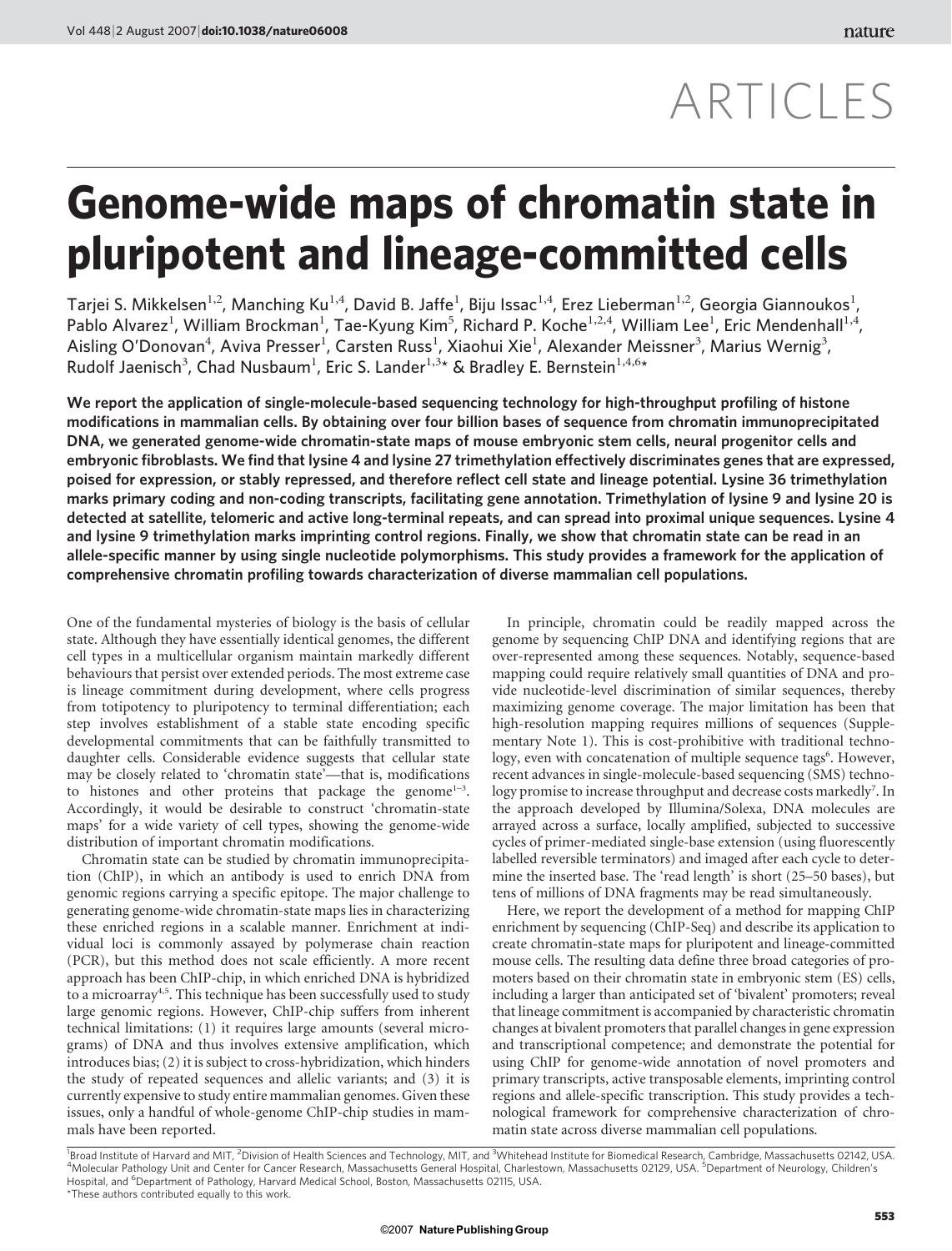

Figure 1 | Comparison of ChIP-Seq and ChIP-chip data. Direct comparison of H3K4me3 (green) and H3K27me3 (red) ChIP data across a 300-kb region in mouse ES cells from independent experiments assayed by SMS (absolute

fragment counts) or tiling arrays (log P-values for enrichment relative to whole-cell extracts $15$ ).

#### Genome-wide chromatin-state maps

We created genome-wide chromatin-state maps for three mouse cell types: ES cells, neural progenitor cells (NPCs)<sup>8</sup> and embryonic fibroblasts (MEFs). For each cell type, we prepared and sequenced ChIP DNA samples for some or all of the following features: pan-H3, trimethylated histone H3 lysine 4 (H3K4me3), H3K9me3, H3K27me3, H3K36me3, H4K20me3 and RNA polymerase II (Supplementary Table 1).

In each case, we sequenced nanogram quantities of DNA fragments ( $\sim$ 300 base pairs (bp)) on an Illumina/Solexa sequencer. We obtained an average of 10 million successful reads, consisting of the terminal 27–36 bases of each fragment. The reads were mapped to the genome and used to determine the number of ChIP fragments

overlapping any given position (Fig. 1). Enriched intervals were defined as regions where this number exceeded a threshold defined by randomization (see Methods). The full data set consists of 18 chromatin-state maps, containing  $\sim$ 140 million uniquely aligned reads, representing over 4 billion bases of sequence.

We validated the chromatin-state maps by computational analysis and by comparison to previous methods. ChIP-Seq maps of specific histone modifications show marked enrichment at specific locations in the genome, whereas the pan-H3 and unenriched samples show relatively uniform distributions (Supplementary Figs 1 and 2). The maps show close agreement with our previously reported ChIP-chip data from  $\sim$ 2.5% of the mouse genome<sup>9</sup> (Fig. 1). Also, ChIP-PCR assays of 50 sites chosen to represent a range of ChIP-Seq fragment



Figure 2 <sup>|</sup> Histone trimethylation state predicts expression of HCPs and LCPs. a, Mammalian promoters can be readily classified into sets with high (HCPs), intermediate (ICPs) or low (LCPs) CpG-content. In ES cells, virtually all HCPs are marked by H3K4me3, either alone (green) or in combination with H3K27me3 (yellow). In contrast, most LCPs have neither mark (grey). Few promoters are only enriched for H3K27me3 (red). b, Trimethylation states of HCPs and LCPs in NPCs (indicated by colours), conditional on their ES cell state (indicated below each bar). HCPs marked by H3K4me3 only in ES cells tend to retain this mark. HCPs marked by H3K4me3 and H3K27me3 tend to lose one or both marks, although some

remain bivalent. Small, partially overlapping subsets of LCPs are marked by H3K4me3. c, Trimethylation states of HCPs and LCPs in MEFs. d, Changes in expression levels of HCP genes with H3K4me3 alone (left) or also with H3K27me3 (right) upon differentiation to NPCs. Resolution of bivalent promoters to H3K4me3 is associated with increased expression. e, Changes in expression levels of LCP genes with H3K4me3 (left) or no mark (right) upon differentiation to NPCs. Gain of H3K4me3 is associated with increased expression. For d and e, boxplots show median (red bar), 25th and 75th percentile expression levels in ES cells. Whiskers show 2.5th and 97.5th percentiles. Asterisks indicate classes with less than 15 genes.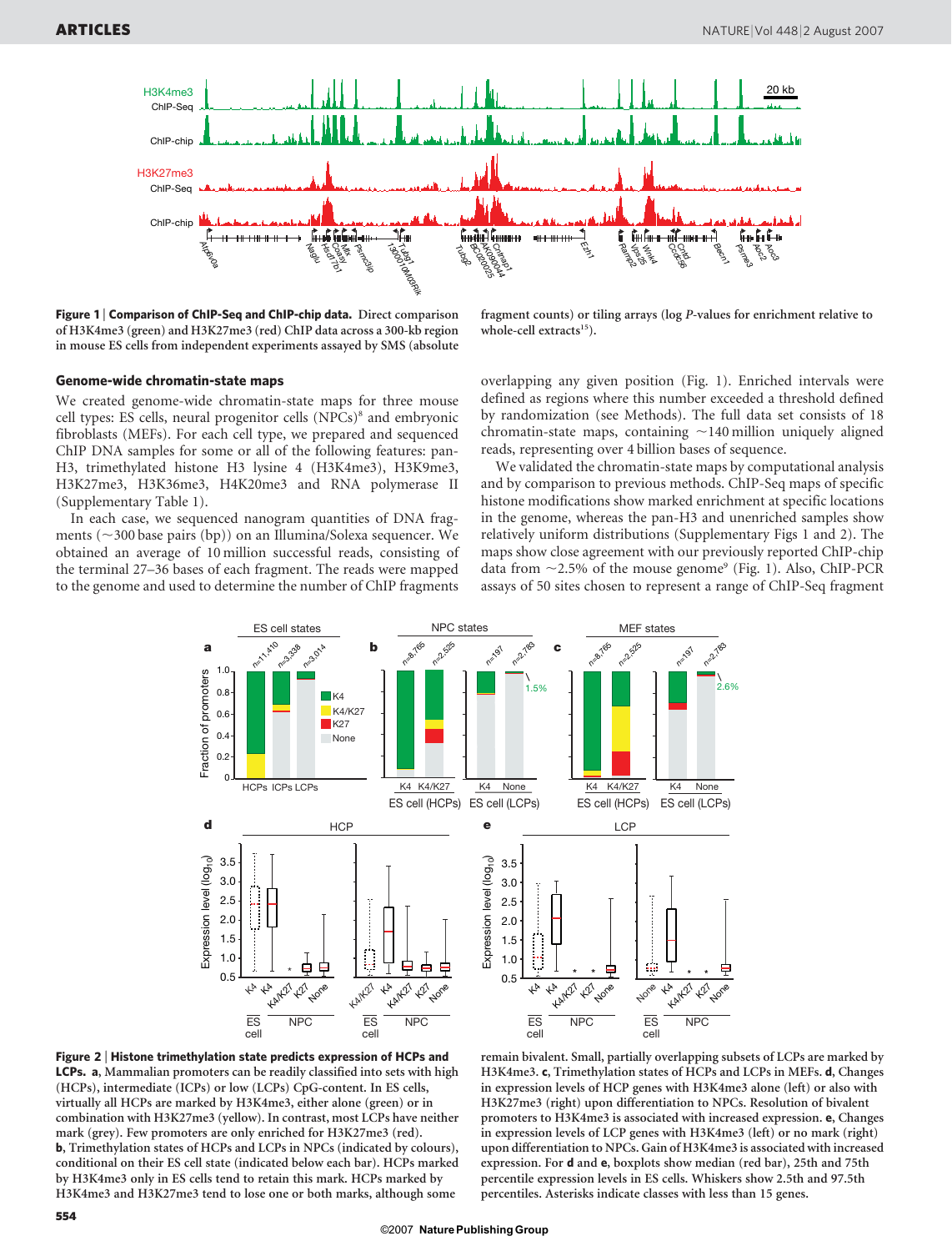counts showed 98% concordance and a strong, quantitative correlation (Supplementary Fig. 3 and Supplementary Table 2).

#### Promoter state in ES and lineage-committed cells

We began our analysis by studying H3K4me3 and H3K27me3 patterns at known promoters. H3K4me3 is catalysed by trithorax-group (trxG) proteins and associated with activation,whereas H3K27me3is catalysed by polycomb-group (PcG) proteins and associated with silencing $10,11$ . Recently, we and others observed that some promoters in ES cells carry both H3K4me3 and H3K27me39,12. We termed this novel combination a 'bivalent' chromatin mark and proposed that it serves to poise key developmental genes for lineage-specific activation or repression.

We studied 17,762 promoters inferred from full-length transcripts (Supplementary Table 3). Mammalian RNA polymerase II promoters are known to occur in at least two major forms<sup>13,14</sup> (Supplementary Fig. 4). CpG-rich promoters are associated with both ubiquitously expressed 'housekeeping' genes, and genes with more complex expression patterns, particularly those expressed during embryonic development. CpG-poor promoters are generally associated with highly tissue-specific genes. Accordingly, we divided our analysis to focus on 'high' CpG promoters (HCP;  $n = 11,410$ ) and 'low' CpG promoters (LCP;  $n = 3,014$ ) separately. To ensure a clean separation, we defined a set of intermediate CpG content promoters (ICP;  $n = 3,338$ ); this class shows properties consistent with being a mixture of the two major classes.

High CpG promoters in ES cells. Virtually all HCPs (99%) are associated with intervals of significant H3K4me3 enrichment in ES cells (Fig. 2a). The modified histones are typically confined to a punctate interval of 1–2 kilobases (kb) (Supplementary Fig. 5). As observed previously15,16, there is a strong correlation between the intensity of H3K4me3 and the expression level of the associated genes (Spearman's  $\rho = 0.67$ ). However, not all promoters associated with H3K4me3 are active.

The chromatin-state maps reveal that  $\sim$  22% of HCPs (n = 2,525) are actually bivalent, exhibiting both H3K4me3 and H3K27me3 (Fig. 2a). A minority of these ( $n = 564$ ) are 'wide' bivalent sites in which H3K27me3 extends over a region of at least 5 kb and resemble those described previously<sup>9</sup>. The majority ( $n = 1,961$ ) are 'narrow' bivalent sites, with more punctate H3K27me3, that correspond to many additional PcG target promoters<sup>17–19</sup>. Bivalent promoters show low activity despite the presence of H3K4me3, suggesting that the repressive effect of PcG activity is generally dominant over the ubiquitous trxG activity (Supplementary Fig. 6 and Supplementary Table 4).

The different types of chromatin marks at HCPs are closely related to the nature of the associated genes (Supplementary Table 5). Monovalent promoters (H3K4me3) generally regulate genes with 'housekeeping' functions including replication and basic metabolism. By contrast, bivalent promoters are associated with genes with more complex expression patterns, including key developmental transcription factors, morphogens and cell surface molecules. In addition, several bivalent promoters appear to regulate transcripts for lineage-specific microRNAs.

High CpG promoters in NPCs and MEFs. Most HCPs marked with H3K4me3 alone in ES cells retain this mark both in NPCs and MEFs (92% in each; Figs 2b, c and 3a). This is consistent with the tendency for this sub-class of promoters to regulate ubiquitous housekeeping genes. A small proportion  $(\sim 4\%)$  of these promoters have H3K27me3 in MEFs, and are thus bivalent or marked by H3K27me3 alone. This correlates with lower expression levels and may reflect active recruitment of PcG proteins to new genes during differentiation<sup>20</sup>. An example is the transcription factor gene  $Sox2$ , where the promoter is marked by H3K4me3 alone in ES cells and NPCs, but H3K27me3 alone in MEFs. Notably, this locus is flanked by CpG islands with bivalent markings in ES cells (see below), suggesting that the locus may be poised for repression upon differentiation.



Figure 3 <sup>|</sup> Cell-type-specific chromatin marks at promoters. a, Multiple 'housekeeping genes', such as DNA polymerase  $\mu$  (Polm), are associated with HCPs marked by H3K4me3 in all cell types. b, The neural transcription factor gene Olig1 (HCP) is bivalent in ES cells, but resolves to H3K4me3 in NPCs and H3K27me3 in MEFs. c, The neurogenesis transcription factor gene Neurog1 (HCP) remains bivalent upon differentiation to NPCs, but resolves to H3K27me3 in MEFs. d, The adipogenesis transcription factor gene Pparg (HCP) remains bivalent in MEFs, but loses both marks in NPCs.

e, The neural progenitor marker gene Fabp7 (LCP) is marked by H3K4me3 in NPCs only. f, The brain and lung expressed transcription factor gene Foxp2 is associated with an HCP that is bivalent in ES cells, but resolves to H3K4me3 in NPCs and remains bivalent in MEFs. g, Foxp2 also has an LCP marked by H3K4me3 in MEFs only. h, Multiple, distinct bivalent chromatin marks at the variable region promoters of Pcdhg. A promoter proximal to the constant region exons (asterisk) is marked by H3K4me3 only.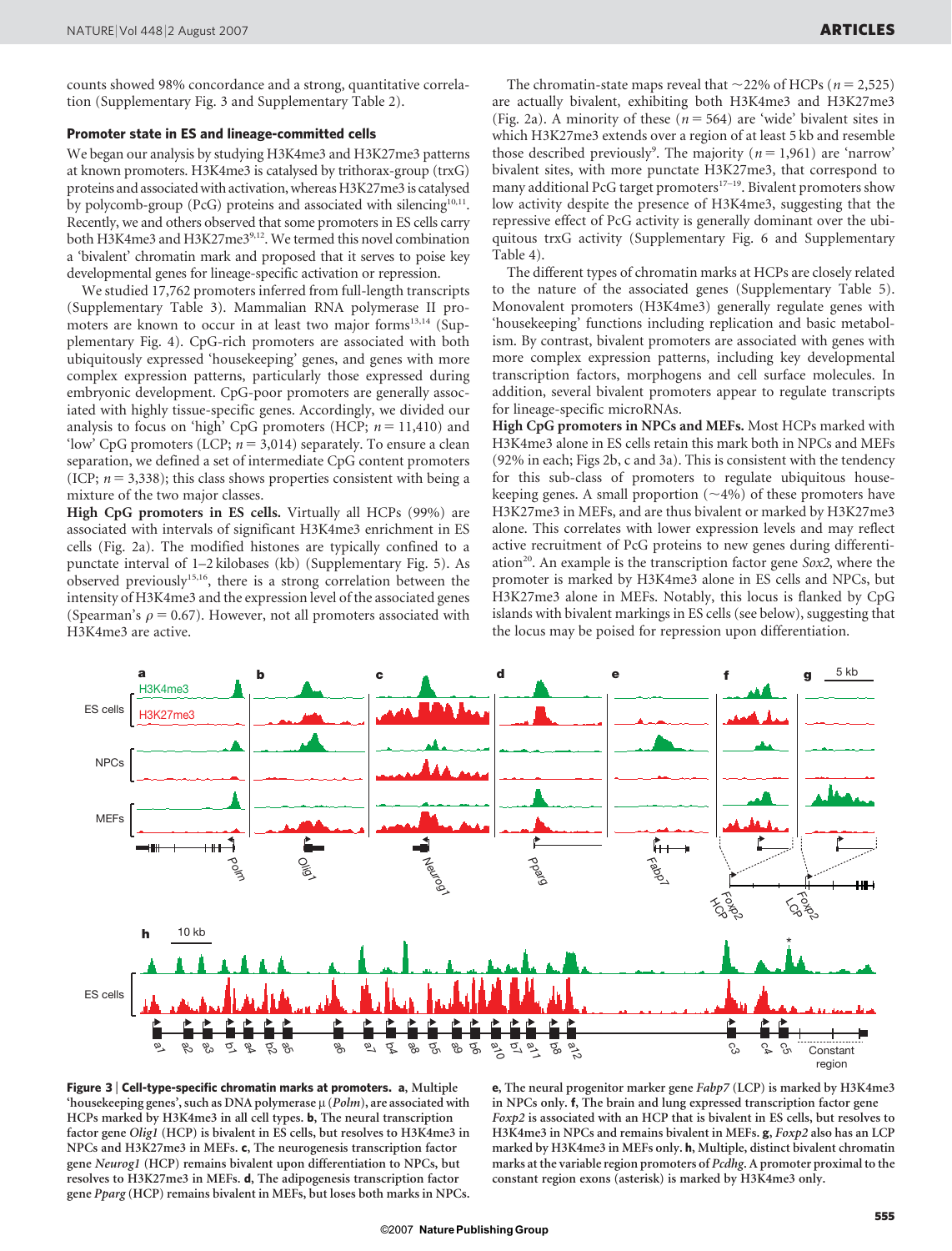The majority of HCPs with bivalent marks in ES cells resolve to a monovalent status in the committed cells. In NPCs, 46% resolve to H3K4me3 only and these genes show increased expression (Figs 2b, d and 3b). Of the remaining promoters, 14% resolve to H3K27me3 alone and 32% lose both marks, with both outcomes being associated with low levels of expression. Notably, 8% remain bivalent and these genes also continue to be repressed (Figs 2b, d and 3c). A less resolved pattern is seen in MEFs, with 32% marked by H3K4me3 alone, 22% marked by H3K27me3 alone, 3% without both marks, and the remaining (43%) still bivalent (Fig. 2c). The relatively high number of bivalent promoters in MEFs may reflect a less differentiated state and/or heterogeneity in the population.

Distinct regulation of low CpG promoters. The LCPs show a very different pattern than the HCPs. Only a small minority (6.5%,  $n = 207$ ) of LCPs have significant H3K4me3 in ES cells and virtually none have H3K27me3 (Fig. 2a). Most of these promoters have lost H3K4me3 in NPCs and MEFs, whereas a small number of other LCPs (1.5% and 2.6%, respectively) have gained the mark (Figs 2b, c and 3e). In all three cell types, the expression levels of the associated genes strongly correlate with the presence or absence of H3K4me3 (Fig. 2e and Supplementary Fig. 6).

The genes with LCPs marked by H3K4me3 are closely related to tissue-specific functions. In NPCs, they include genes encoding several known markers of neural progenitors in vivo (such as Fabp7, Cp, Gpr56). In MEFs, they include genes encoding extracellular matrix components and growth factors (such as Col3a1, Col6a1, Postn, Aspn, Hgf, Figf), consistent with the mesenchymal origin of these cells (see below).

We conclude that HCPs and LCPs are subject to distinct modes of regulation. In ES cells, all HCPs seem to be targets of trxG activity, and may therefore drive transcription unless actively repressed by PcG proteins. In committed cell types, a subset of HCPs appears to lose the capacity to recruit trxG activity (possibly due to other epigenetic modifications, such as DNA methylation<sup>21</sup>). In contrast, CpG-poor promoters seem to be inactive by default, independent of repression by PcG proteins, and may instead be selectively activated by cell-type- or tissue-specific factors.

Alternative promoter use. We note that genes with alternative promoters may have multiple, distinct chromatin states. An 'active' state at any one of these promoters may be sufficient to drive expression. A common situation involves genes with one major HCP and one or more alternative LCPs. An example is the transcription factor Foxp2, which is expressed at moderate levels in both NPCs and MEFs (Fig. 3f, g). The Foxp2 HCP is marked by H3K4me3 in NPCs, but is bivalent in MEFs. However, an alternative LCP is marked by H3K4me3 exclusively in MEFs. The protocadherin- $\gamma$  (*Pcdhg*) locus is a more extreme case: the amino-terminal variable regions of this gene are transcribed from at least 20 different HCPs in neurons<sup>22</sup>, all of which carry bivalent chromatin marks in ES cells. Pcdhg expression is nevertheless detected by microarrays, possibly owing to a single promoter in front of the carboxy-terminal constant region marked by H3K4me3 alone (Fig. 3h).

Although only  $\sim$ 10% of the genes analysed here have more than one known promoter, recent 'cap-trapping' studies suggest that alternative promoter use may be substantially more common<sup>23</sup>. The ability of ChIP-Seq to assess chromatin state at known promoters, as well as to identify novel promoters (see below), should prove valuable in analysis of transcriptional networks.

#### Promoter state reflects lineage commitment and potential

Given their association with epigenetic memory, we next examined whether the patterns of H3K4me3 and H3K27me3 can reflect developmental potential. Both of the committed cell types studied here have been shown to be multipotent ex vivo. NPCs can be differentiated to glial and neuronal lineages<sup>8</sup>, whereas primary MEFs have been differentiated into adipocytes<sup>24</sup>, chondrocytes<sup>25</sup> and osteoblastlike cells $26$ .

Lineage-specific resolution and retention of bivalent marks. We first examined a set of genes involved in in vivo differentiation pathways known to be, at least partially, recapitulated by MEFs, NPCs, or neither. These genes all have bivalent promoters in ES cells. We found that their resolution in lineage-committed cells is closely related to their demonstrated developmental potential (Supplementary Table 6): (1) genes restricted to regulation or specialized functions in unrelated lineages, such as haematopoietic (Cdx4, PU.1 (also called Sfpi1)), epithelial (Cnfn, Krt2-4), endoderm (Gata6, Pdx1) or germ line (Tenr (Adad1), Ctcfl), generally resolved to monovalent H3K27me3 or carry neither mark in both NPCs and MEFs. (2) Genes related to adipogenesis and chondro/osteogenesis often remain bivalent in MEFs, but not in NPCs. Examples include Pparg, which is a key regulator of adipogenesis, and Sp7, which promotes chondro/osteogenic pathways. Early mesenchymal markers, such as Runx1 and Sox9, resolved to H3K4me3 alone in MEFs. (3) Genes related to gliogenesis and neurogenesis often resolved to H3K4me3 alone or remain bivalent in NPCs, whereas they resolved to H3K27me3 alone in the MEFs. Gliogenesis and neurogenesis are thought to be mutually opposing pathways<sup>27</sup>, and we find that genes promoting gliogenesis are more likely to resolve to H3K4me3 in NPCs. Examples include Bmp2 and the microRNA mir-9-3, which promotes glial but inhibits neuronal differentiation<sup>28</sup>. Several genes known to promote neuronal differentiation, such as Neurog1 and Neurog2, remain bivalent whereas others, such as Bmp6, appear to resolve to H3K27me3 alone. In our hands, the NPCs differentiate to astrocytes with significantly higher efficiency than to neurons (M.W., unpublished data). The observed chromatin patterns may reflect this gliogenic bias.

Correlation with expression in adult tissues. We next analysed gene expression in adult tissues with major contributions from neuroectodermal or mesenchymal lineages. We reasoned that if H3K4me3 is generally not restored once lost, then differential loss of H3K4me3 at promoters early in these lineages (as represented by NPCs and MEFs, respectively) might be reflected in differential gene expression patterns in related adult tissues.

Notably, we observed a clear bias in relative expression levels between relevant adult tissues for genes that retain H3K4me3 in NPCs only versus genes that retain H3K4me3 in MEFs only. The former are strongly biased towards higher expression in various brain sections, whereas the latter are biased towards higher expression in bone, adipose and other mesenchyme-rich tissues (Fig. 4).

These analyses are limited by alternative promoter usage, the cell models used, and the heterogeneity of the adult tissues. Nonetheless, the data show clear trends that support an important role for retention and resolution of bivalent chromatin in the regulation of hierarchical lineage commitment.

#### Genome-wide annotation of promoters and primary transcripts

We next considered genome-wide maps of H3K36me3. This mark has been linked to transcriptional elongation and may serve to prevent aberrant initiation within gene bodies<sup>29-33</sup>. Our chromatin maps reveal a global pattern of H3K36me3 in mammals similar to that previously observed in yeast<sup>29</sup>.

In all three cell types, H3K36me3 is strongly enriched across the transcribed regions of active genes (Fig. 5a), beginning immediately after the promoter H3K4me3 signal. The level of H3K36me3 is strongly correlated with the level of gene expression (Spearman's  $\rho = 0.77$ ), although the dynamic range is compressed (1–2 orders of magnitude for H3K36me3 versus 3–4 for expression levels; Supplementary Fig. 7). Genes with bivalent promoters rarely show H3K36me3, consistent with their low expression. Notably, there is essentially no overlap between intervals significantly enriched for H3K36me3 and for H3K27me3, consistent with a role for PcG complexes in the exclusion of polymerases $^{11}$ .

The vast majority of intervals significantly enriched for H3K36me3 is associated with known genes ( $\sim$ 92% in ES cells), but there are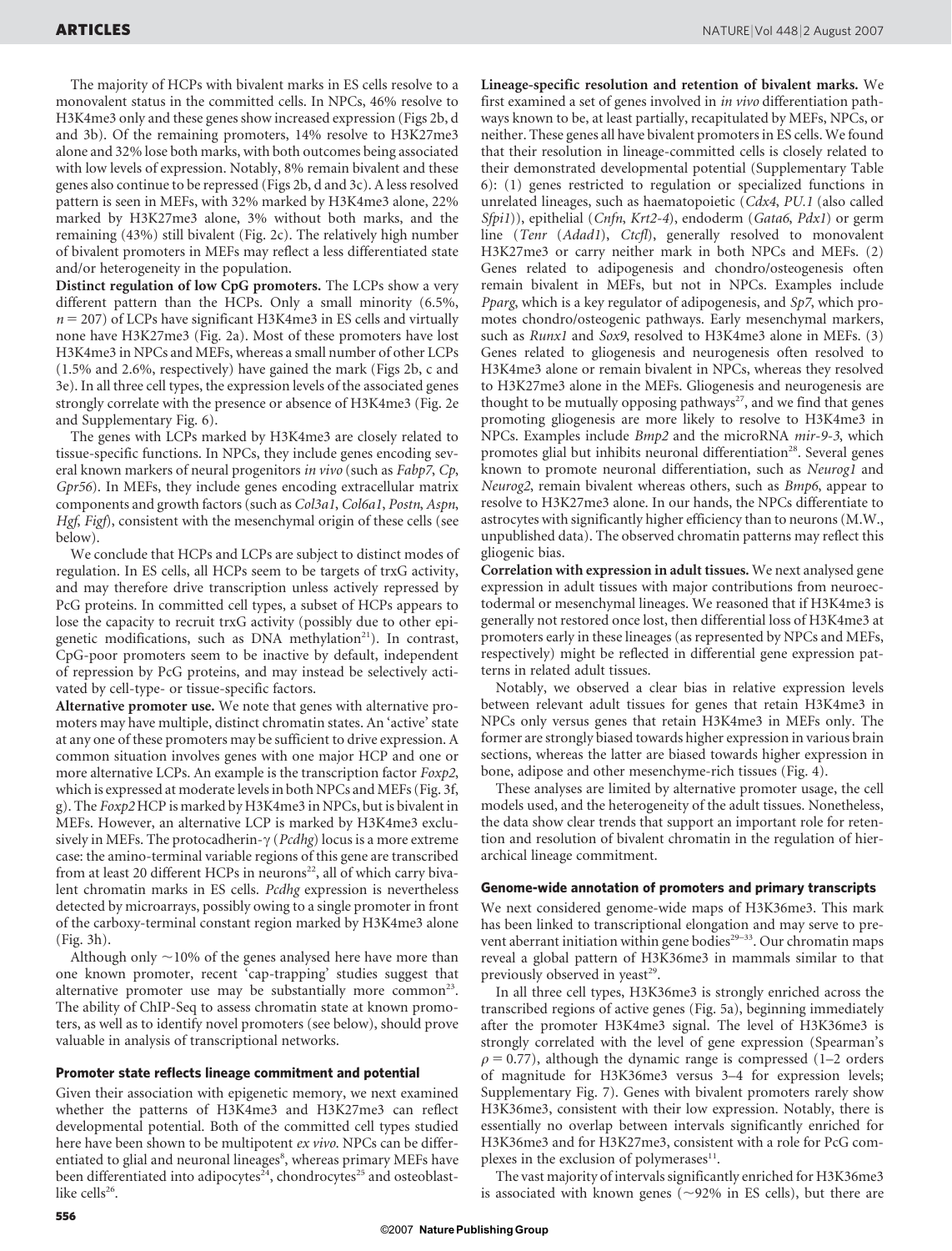at least  $\sim$  500 additional regions across the genome (median size  $\sim$ 2 kb), with most being adjacent to sites of H3K4me3. Inspection revealed a number of interesting cases, falling into three categories.

The first category corresponds to H3K36me3 that extends significantly upstream from the annotated start of a known gene, often until an H3K4me3 site. These seem to reflect the presence of unannotated alternative promoters. A notable example is the Foxp1 locus. In ES cells, one annotated Foxp1 promoter is marked by H3K4me3 and another CpG-rich region located  $\sim$  500 kb upstream carries a bivalent mark. In MEFs, this CpG island is marked by H3K4me3 only, and H3K36me3 extends from this site to the 3' end of Foxp1 (Fig. 5a). Although no transcript extending across this entire region has been reported in mouse, the orthologous position in human has been shown to act as a promoter for the orthologous gene. The ChIP-Seq data contain many other examples where the combination of H3K36me3 and H3K4me3 seems to reveal novel promoters.

The second category corresponds to H3K36me3 that extends significantly downstream of a known gene. An example is the Sox2 locus, which encodes a pluripotency-associated transcription factor that also functions during neural development. In ES cells, Sox2 has an unusually large region of H3K4me3 ( $>$ 20 kb) accompanied by H3K36me3 extending far beyond the annotated  $3'$  end ( $>15$  kb); non-coding transcription throughout the locus has been noted previously $34$  and may serve a regulatory role (Fig. 5b).



Figure 4 <sup>|</sup> Correlation between chromatin-state changes and lineage expression. Relative expression levels across adult mouse brain (frontal and cerebral cortex, substantia nigra, cerebellum, amygdale, hypothalamus, hippocampus) and relatively mesenchyme-rich tissues (bone, white fat, brown fat, trachea, digits, lung, bladder, uterus, umbilical cord) are shown for genes with bivalent chromatin marks in ES cells that retain H3K4me3 in NPCs but lose this mark in MEFs ( $n = 62$ ) or vice versa ( $n = 160$ ). Red, white and blue indicate higher, equal and lower relative expression, respectively.

The third category seems to reflect transcription of non-coding RNA genes. For example, two regions with H3K36me3 and adjacent H3K4me3 correspond to recently discovered nuclear transcripts with possible functions in messenger RNA processing<sup>35</sup> (Fig. 5c). In addition, a number of these presumptive transcriptional units overlap microRNAs (Fig. 5d). A striking example is  $a > 200$ -kb interval within the *Dlk1–Dio3* imprinted locus (Fig. 6a). This region harbours over 40 non-coding RNAs, including clusters of microRNAs and small nucleolar RNAs<sup>36</sup>. The ChIP-Seq data suggest that the entire region is transcribed as a single unit that initiates at a H3K4me3 marked HCP.

These findings suggest that genome-wide maps of H3K4me3 and H3K36me3 may provide a general tool for defining novel transcription units. The capacity to define the origins and extents of primary transcripts will be of particular value for characterizing the regulation of microRNAs and other non-coding RNAs that are rapidly processed from long precursors<sup>37</sup>. Finally, the relatively narrow dynamic range of H3K36me3 may offer advantages over RNA-based approaches in assessing gene expression and defining cellular states.

### H3K9 and H4K20 trimethylation mark specific repetitive elements

We next studied H3K9me3 and H4K20me3, both of which have been associated with silencing of centromeres, transposons and tandem repeats<sup>38-40</sup>. We sought first to assess the relative enrichments of H3K9me3 and H4K20me3 across different types of repetitive elements by aligning ChIP-Seq reads directly to consensus sequences for various repeat families ( $\sim$ 40 million reads could be aligned this way).

H3K9me3 and H4K20me3 show nearly identical patterns of enrichment in ES cells. The strongest enrichments are observed for telomeric, satellite and long terminal repeats (LTRs). The LTR signal



Figure 5 <sup>|</sup> H3K4me3 and H3K36me3 annotate genes and non-coding RNA transcripts. a, Foxp1 has two annotated promoters (based on RefSeq and UCSC 'known genes'), only one of which shows H3K4me3 in ES cells. The corresponding transcriptional unit is marked by H3K36me3. In MEFs, H3K36me3 extends an additional 500 kb upstream to an H3K4me3 site that seems to reflect an alternative promoter (this site is bivalent in ES cells). b, H3K36me3 enrichment extends significantly downstream of Sox2. Although highly active in ES cells, Sox2 is flanked by two bivalent CpG islands that may poise it for repression. c, d, H3K4me3 and H3K36me3 indicate two highly expressed non-coding RNAs (c), and the putative primary transcript (dashed line) for a single annotated microRNA (d).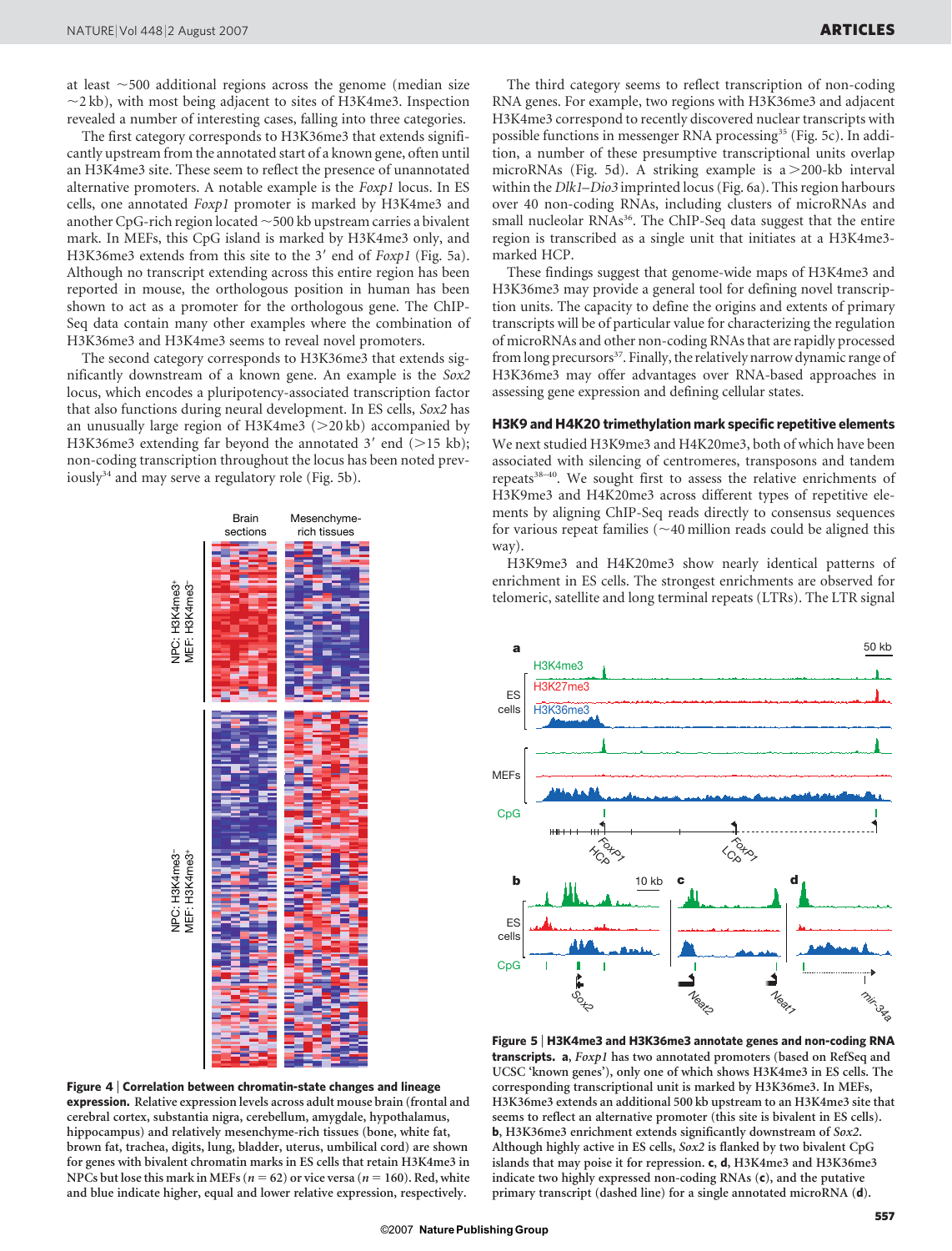primarily reflects enrichment of intracisternal A-particle (IAP) and early transposon (ETn) elements (Supplementary Fig. 8).

IAP and ETn elements are active in murine ES cells and produce double-stranded RNAs<sup>41,42</sup>. RNA has also been implicated in maintaining satellite and telomeric heterochromatin<sup>38</sup>. Hence, these enrichment data are consistent with a global role for RNA in targeting repressive chromatin marks in mammalian ES cells, analogous to that observed in lower eukaryotes<sup>38,39</sup>.

We next examined the distributions of H3K9me3 and H4K20me3 across unique sequences in the mouse genome. We identified  $\sim$ 1,800 H3K9me3 sites (median size  $\sim$ 300 bp) in ES cells, with the vast majority also showing H4K20me3. Fully 78% of the sites lie within 2 kb of a satellite repeat or LTR (primarily IAP and ETn elements). This suggests that repressive marks are capable of spreading from repeat insertions and could potentially regulate proximal unique sequence.

Recent studies have described a handful of active genes with H3K9me3 and H4K20me3, raising the possibility that these 'repressive' marks also function in transcriptional activation<sup>31,32</sup>. One-third of the  $\sim$ 1,800 H3K9me3-enriched sites reside within an annotated gene, which is roughly the proportion expected by chance. However, H3K9me3 sites that are larger and/or more distant from LTRs are more likely to occur within genes (Supplementary Fig. 9). The largest genic site in ES cells ( $\sim$ 6 kb) coincides with the *Polrmt* gene (Fig. 6d). This case is notable because the downstream gene (Hcn2) is convergent and contains a CpG island at its 3' end. Transcription from 3' promoters has been proposed as a potential mechanism of transcriptional interference by producing antisense transcripts<sup>23</sup>. This example may therefore reflect a link between transcriptional interference and H3K9me3, as has been suggested for a few other mammalian loci<sup>43,44</sup>. Our results thus confirm the presence of H3K9me3 within a subset of genes, although the functional implications remain to be elucidated.

#### H3K4 and H3K9 trimethylation at imprinted loci

We next studied chromatin marks associated with imprinting. This epigenetic process typically involves allele-specific DNA methylation of CpG-rich imprinting control regions<sup>45</sup>. Several reports have also described allele-specific chromatin modification at a handful of imprinting control regions, with H3K9me3 and H4K20me3 on the DNA methylated allele and H3K4me3 on the opposite allele<sup>46,47</sup>.

We searched for regions showing overlapping H3K9me3 and H3K4me3 in ES cells. Notably, 13 of the top 20 sites, as ranked by enrichment of the two marks, are located within known imprinted regions, coincident with imprinting control regions or imprinted gene promoters. An example is the Peg13 promoter (Fig. 6c). Conversely, of the  $\sim$ 20 known and putative autosomal imprinted loci that contain imprinting control regions, 17 have at least one with the overlapping chromatin marks (Supplementary Table 7). We conclude that overlapping H3K9me3 and H3K4me3 is a common signature of imprinting control regions in ES cells.

#### Allele-specific histone methylation

To explore the feasibility of inferring allele-specific chromatin states, we constructed chromatin-state maps in male ES cells derived from a more distant cross (129SvJae (maternal) x Mus musculus castaneus (paternal)), and used a catalogue of  $\sim$ 3.5 million single nucleotide polymorphisms (SNPs) to assign ChIP-Seq reads to one of the two parental alleles.

As a positive control, we first compared results for chromosome X and the autosomes for reads derived by H3K4me3 ChIP. Virtually all





reads assigned to 129SvJae and M. m. castaneus alleles. c, Peg13 is marked by H3K4me3 and H3K9me3 in ES cells; 19 out of 21 H3K4me3 reads correspond to the paternal M. m. castaneus allele, whereas 6 out of 6 H3K9me3 reads correspond to the maternal 129SvJae allele, consistent with paternal expression of this gene. d, H3K9me3 and H4K20me3 enrichment evident at the Polrmt gene may reflect transcriptional interference owing to antisense transcription from the 3' UTR CpG island of Hcn2 (see text).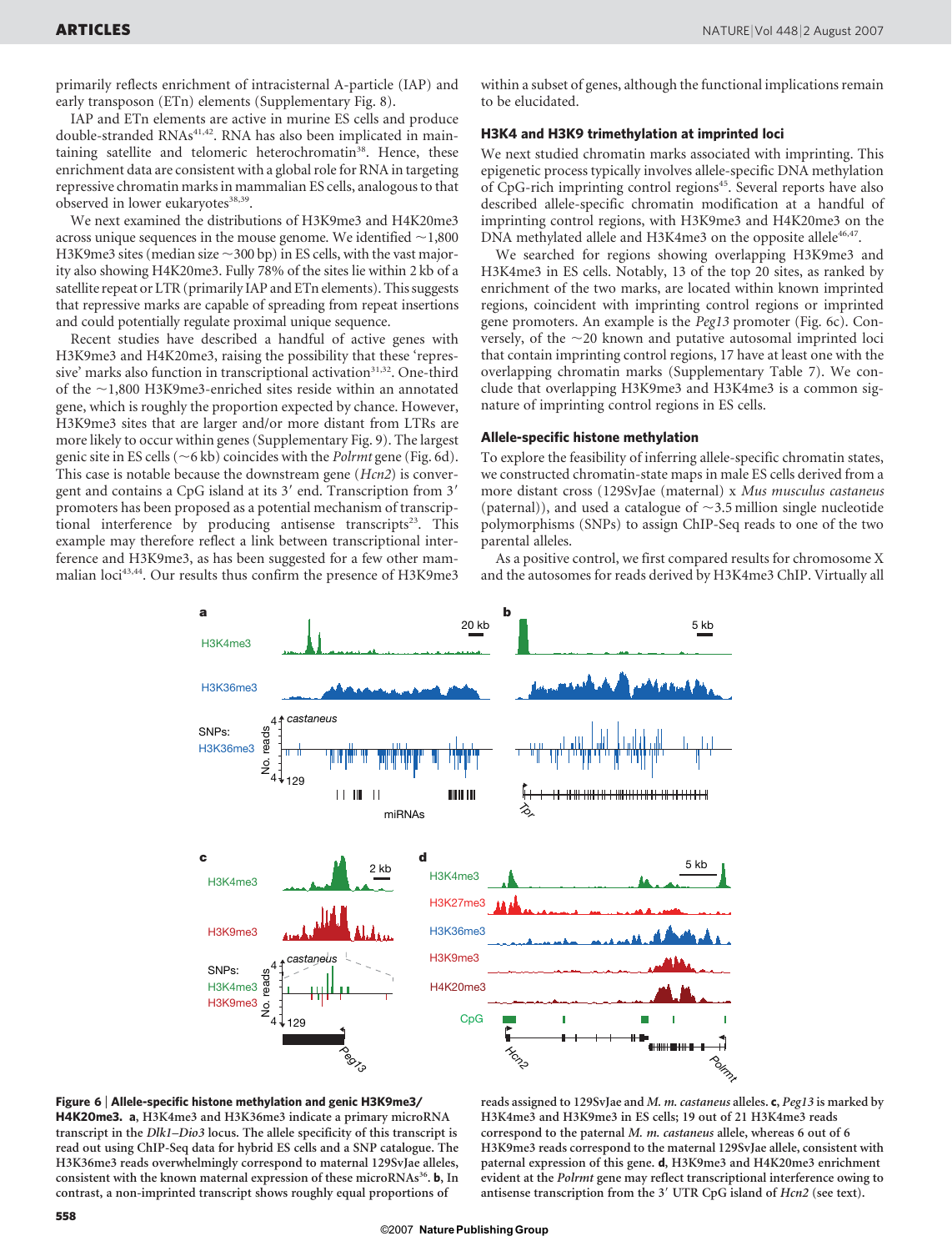(97%) of  $\sim$ 3,700 informative reads on chromosome X, and roughly half (57%) of the 178,000 informative reads on the autosomes, were assigned to the 129SvJae strain. These proportions correspond roughly to the expected 100% and 50%.

We then examined the allelic distribution at overlapping H3K4me3 and H3K9me3 sites coincident with putative imprinting control regions (see above). Six of the imprinting control regions had enough reads  $(\geq 10)$  containing SNPs to assess allelic bias. In every case, the SNPs showed significant bias in the expected direction  $(P < 0.02$ ; Fig. 6c and Supplementary Table 7).

We applied the same approach to search for allelic imbalance in intervals with significant H3K36me3 enrichment, which would predict differential transcription of the two alleles. A striking interval corresponds to a microRNA cluster within the Dlk1–Dio3 locus known to be imprinted in the embryo proper<sup>36</sup> (Fig. 6a, b). Of the additional imprinted genes with H3K36me3 enrichment, four (Snrpn, Grb10, Impact, Peg3) had enough reads containing SNPs to assess allelic bias. In every case, the data showed significant bias in the expected direction ( $P < 0.02$ ). The data also revealed novel instances of allele-specific transcription. For example, a transcript of unknown function ( $BC054101$ ), first identified in trophoblast stem cells<sup>48</sup>, showed highly significant maternal bias for H3K36me3, as well as H3K4me3 ( $P < 10^{-15}$ ; Supplementary Fig. 10).

The results suggest that, with sufficiently deep coverage and dense SNP maps, ChIP-Seq will provide a powerful means for identifying allele-specific chromatin modifications. With data from reciprocal crosses, it should be possible to discriminate novel cases of imprinting from strain-specific differences.

#### **Discussion**

Genome-wide chromatin-state maps provide a rich source of information about cellular state, yielding insights beyond what is typically obtained by RNA expression profiling. Analysis of H3K4me3 and H3K36me3 allows recognition of promoters together with their complete transcription units. This should help to define alternative promoters and their usage in specific cell types; identify the primary structure of genes encoding non-coding RNAs; detect gene expression (given the narrower dynamic range); and detect allele-specific transcription. In addition, analysis of H3K9me3 and H4K20me3 should facilitate the study of heterochromatin, spreading and imprinting mechanisms.

Most interestingly, analysis of H3K4me3 and H3K27me3 provides a rich description of cellular state. Our results suggest that promoters may be classified as active, repressed or poised for alternative developmental fates. Conceivably, chromatin state at key regulatory genes may suffice to describe developmental commitment and potential.

Given the technical features of ChIP-Seq (high throughput, low cost and input requirement), it is now appropriate to contemplate projects to generate catalogues of chromatin-state maps representing a wide range of human and mouse cell types. These should include varied developmental stages and lineages, from totipotent to terminally differentiated, with the aim of precisely defining cellular states at the epigenetic level and observing how they change over the course of normal development. Chromatin-state maps should also be systematically catalogued from situations of abnormal development. Cancer cells are the most obvious targets, as they are frequently associated with epigenetic defects and many appear to have acquired characteristics of earlier developmental stages. A comprehensive public database of chromatin-state maps would be a valuable resource for the scientific community.

#### METHODS SUMMARY

Murine V6.5 ES cells (129SvJae  $\times$  C57BL/6; male), hybrid ES cells (129SvJae  $\times$ M. m. castaneus  $F_1$ ; male) and NPCs were cultured as described<sup>8,9</sup>. Primary MEFs (129SvJae  $\times$  C57BL/6; male) were obtained at embryonic day (E)13.5.

ChIP experiments were carried out as described<sup>15</sup>. Sequencing libraries were generated from 1–10 ng of ChIP DNA by adaptor ligation, gel purification and 18 cycles of PCR. Sequencing was carried out using the Illumina/Solexa Genome Analyzer system according to the manufacturer's specifications.

Reads were aligned to the reference genome, and the fragment count at any given position (25-bp resolution) was estimated as the number of uniquely aligned reads oriented towards it and within 300 bp. Enriched intervals were identified by comparison of the mean fragment count in 1-kb windows against a sample-specific expected distribution estimated by randomization (H3K4me3, H3K27me3), or using a supervised Hidden Markov Model (H3K36me3, H3K9me3, H4K20me3).

Promoters were inferred from full-length mouse RefSeqs. HCPs contain a 500-bp interval within  $-0.5$  kb to  $+2$  kb with a (G+C)-fraction  $\geq$ 0.55 and a CpG observed to expected ratio (O/E)  $\geq$ 0.6. LCPs contain no 500-bp interval with  $CpG O/E \geq 0.4$ . Chromatin states of promoters were determined by overlap with H3K4me3- and H3K27me3-enriched intervals. Correlations with expression levels were calculated from the mean fragment count over each promoter or transcript.

ES cell, NPC and MEF expression data were generated using GeneChip arrays (Affymetrix) and GenePattern ([http://www.broad.mit.edu/cancer/software/\)](http://www.broad.mit.edu/cancer/software). Expression data for adult tissues were downloaded from Novartis [\(http://](http://symatlas.gnf.org) [symatlas.gnf.org\)](http://symatlas.gnf.org).

Repeat class enrichments were determined by aligning reads to consensus sequences (<http://www.girinst.org>). Mouse SNP maps were obtained from Perlegen [\(http://mouse.perlegen.com](http://mouse.perlegen.com)). Allele-specific bias was evaluated by a binomial test of the null hypothesis that ChIP fragments were drawn uniformly from both alleles.

Full Methods and any associated references are available in the online version of the paper at<www.nature.com/nature>.

#### Received 10 May; accepted 13 June 2007. Published online 1 July 2007.

- 1. Surani, M. A., Hayashi, K. & Hajkova, P. Genetic and epigenetic regulators of pluripotency. Cell 128, 747–762 (2007).
- 2. Bernstein, B. E., Meissner, A. & Lander, E. S. The mammalian epigenome. Cell 128, 669–681 (2007).
- 3. Kouzarides, T. Chromatin modifications and their function. Cell 128, 693–705 (2007).
- 4. Buck, M. J. & Lieb, J. D. ChIP-chip: considerations for the design, analysis, and application of genome-wide chromatin immunoprecipitation experiments. Genomics 83, 349–360 (2004).
- Mockler, T. C. et al. Applications of DNA tiling arrays for whole-genome analysis. Genomics 85, 1–15 (2005).
- 6. Roh, T. Y., Cuddapah, S. & Zhao, K. Active chromatin domains are defined by acetylation islands revealed by genome-wide mapping. Genes Dev. 19, 542–552 (2005).
- 7. Service, R. F. Gene sequencing. The race for the \$1000 genome. Science 311, 1544–1546 (2006).
- 8. Conti, L. et al. Niche-independent symmetrical self-renewal of a mammalian tissue stem cell. PLoS Biol. 3, e283 (2005).
- 9. Bernstein, B. E. et al. A bivalent chromatin structure marks key developmental genes in embryonic stem cells. Cell 125, 315–326 (2006).
- 10. Ringrose, L. & Paro, R. Epigenetic regulation of cellular memory by the Polycomb and Trithorax group proteins. Annu. Rev. Genet. 38, 413–443 (2004).
- 11. Schuettengruber, B., Chourrout, D., Vervoort, M., Leblanc, B. & Cavalli, G. Genome regulation by polycomb and trithorax proteins. Cell 128, 735–745 (2007).
- 12. Azuara, V. et al. Chromatin signatures of pluripotent cell lines. Nature Cell Biol. 8, 532–538 (2006).
- 13. Saxonov, S., Berg, P. & Brutlag, D. L. A genome-wide analysis of CpG dinucleotides in the human genome distinguishes two distinct classes of promoters. Proc. Natl Acad. Sci. USA 103, 1412–1417 (2006).
- 14. Weber, M. et al. Distribution, silencing potential and evolutionary impact of promoter DNA methylation in the human genome. Nature Genet. 39, 457–466 (2007).
- 15. Bernstein, B. E. et al. Genomic maps and comparative analysis of histone modifications in human and mouse. Cell 120, 169–181 (2005).
- 16. Kim, T. H. et al. A high-resolution map of active promoters in the human genome. Nature 436, 876–880 (2005).
- 17. Boyer, L. A. et al. Polycomb complexes repress developmental regulators in murine embryonic stem cells. Nature 441, 349–353 (2006).
- 18. Lee, T. I. et al. Control of developmental regulators by polycomb in human embryonic stem cells. Cell 125, 301–313 (2006).
- 19. Squazzo, S. L. et al. Suz12 binds to silenced regions of the genome in a cell-typespecific manner. Genome Res. 16, 890–900 (2006).
- 20. Pasini, D., Bracken, A. P., Hansen, J. B., Capillo, M. & Helin, K. The Polycomb Group protein Suz12 is required for Embryonic Stem Cell differentiation. Mol. Cell. Biol. 27, 3769–3779 (2007).
- Klose, R. J. & Bird, A. P. Genomic DNA methylation: the mark and its mediators. Trends Biochem. Sci. 31, 89–97 (2006).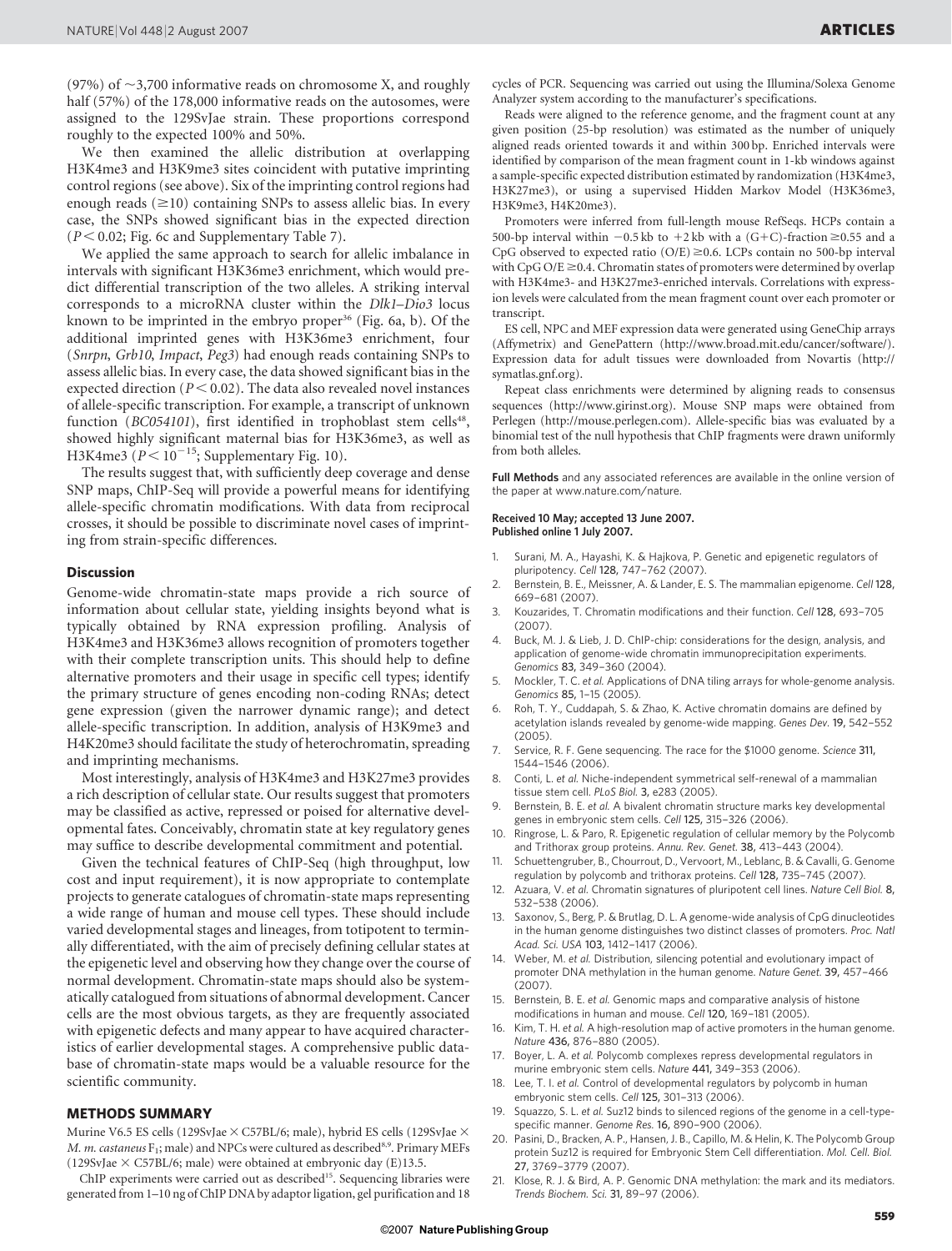- 22. Wang, X., Su, H. & Bradley, A. Molecular mechanisms governing  $Pcdh-\gamma$  gene expression: evidence for a multiple promoter and cis-alternative splicing model. Genes Dev. 16, 1890–1905 (2002).
- 23. Carninci, P. et al. The transcriptional landscape of the mammalian genome. Science 309, 1559–1563 (2005).
- 24. Alexander, D. L., Ganem, L. G., Fernandez-Salguero, P., Gonzalez, F. & Jefcoate, C. R. Aryl-hydrocarbon receptor is an inhibitory regulator of lipid synthesis and of commitment to adipogenesis. J. Cell Sci. 111, 3311–3322 (1998).
- 25. Lengner, C. J. et al. Primary mouse embryonic fibroblasts: a model of mesenchymal cartilage formation. J. Cell. Physiol. 200, 327–333 (2004).
- 26. Garreta, E., Genove, E., Borros, S. & Semino, C. E. Osteogenic differentiation of mouse embryonic stem cells and mouse embryonic fibroblasts in a threedimensional self-assembling peptide scaffold. Tissue Eng. 12, 2215–2227 (2006).
- 27. Doetsch, F. The glial identity of neural stem cells. Nature Neurosci. 6, 1127–1134 (2003).
- 28. Krichevsky, A. M., Sonntag, K. C., Isacson, O. & Kosik, K. S. Specific microRNAs modulate embryonic stem cell-derived neurogenesis. Stem Cells 24, 857–864  $(2006)$
- 29. Rao, B., Shibata, Y., Strahl, B. D. & Lieb, J. D. Dimethylation of histone H3 at lysine 36 demarcates regulatory and nonregulatory chromatin genome-wide. Mol. Cell. Biol. 25, 9447–9459 (2005).
- 30. Bannister, A. J. et al. Spatial distribution of di- and tri-methyl lysine 36 of histone H3 at active genes. J. Biol. Chem. 280, 17732–17736 (2005).
- 31. Kim, A., Kiefer, C. M. & Dean, A. Distinctive signatures of histone methylation in transcribed coding and noncoding human  $\beta$ -globin sequences. Mol. Cell. Biol. 27, 1271–1279 (2007).
- 32. Vakoc, C. R., Sachdeva, M. M., Wang, H. & Blobel, G. A. Profile of histone lysine methylation across transcribed mammalian chromatin. Mol. Cell. Biol. 26, 9185–9195 (2006).
- 33. Li, B., Carey, M. & Workman, J. L. The role of chromatin during transcription. Cell 128, 707–719 (2007).
- 34. Fantes, J. et al. Mutations in SOX2 cause anophthalmia. Nature Genet. 33, 461–463 (2003).
- 35. Hutchinson, J. N. et al. A screen for nuclear transcripts identifies two linked noncoding RNAs associated with SC35 splicing domains. BMC Genomics 8, 39 (2007).
- 36. Seitz, H. et al. A large imprinted microRNA gene cluster at the mouse Dlk1-Gtl2 domain. Genome Res. 14, 1741–1748 (2004).
- 37. Cullen, B. R. Transcription and processing of human microRNA precursors. Mol. Cell 16, 861–865 (2004).
- 38. Zaratiegui, M., Irvine, D. V. & Martienssen, R. A. Noncoding RNAs and gene silencing. Cell 128, 763–776 (2007).
- 39. Verdel, A. & Moazed, D. RNAi-directed assembly of heterochromatin in fission yeast. FEBS Lett. 579, 5872–5878 (2005).
- 40. Martens, J. H. et al. The profile of repeat-associated histone lysine methylation states in the mouse epigenome. EMBO J. 24, 800–812 (2005).
- 41. Baust, C. et al. Structure and expression of mobile ETnII retroelements and their coding-competent MusD relatives in the mouse. J. Virol. 77,11448–11458 (2003).
- 42. Svoboda, P. et al. RNAi and expression of retrotransposons MuERV-L and IAP in preimplantation mouse embryos. Dev. Biol. 269, 276–285 (2004).
- 43. Cho, D. H. et al. Antisense transcription and heterochromatin at the DM1 CTG repeats are constrained by CTCF. Mol. Cell 20, 483–489 (2005).
- 44. Feng, Y. Q. et al. The human  $\beta$ -globin locus control region can silence as well as activate gene expression. Mol. Cell. Biol. 25, 3864–3874 (2005).
- 45. Edwards, C. A. & Ferguson-Smith, A. C. Mechanisms regulating imprinted genes in clusters. Curr. Opin. Cell Biol. 19, 281–289 (2007).
- 46. Delaval, K. et al. Differential histone modifications mark mouse imprinting control regions during spermatogenesis. EMBO J. 26, 720–729 (2007).
- 47. Feil, R. & Berger, F. Convergent evolution of genomic imprinting in plants and mammals. Trends Genet. 23, 192–199 (2007).
- 48. Strausberg, R. L. et al. Generation and initial analysis of more than 15,000 fulllength human and mouse cDNA sequences. Proc. Natl Acad. Sci. USA 99, 16899–16903 (2002).

Supplementary Information is linked to the online version of the paper at <www.nature.com/nature>.

Acknowledgements We thank S. Fisher, M. Kellis, B. Birren and M. Zody for technical assistance and constructive discussions. We acknowledge L. Zagachin in the MGH Nucleic Acid Quantitation core for assistance with real-time PCR. E.M. was supported by an institutional training grant from NIH. M.W. was supported by fellowships from the Human Frontiers Science Organization Program and the Ellison Foundation. This research was supported by funds from the National Human Genome Research Institute, the National Cancer Institute, the Burroughs Wellcome Fund, Massachusetts General Hospital, and the Broad Institute of MIT and Harvard.

Author Information All analysed data sets can be obtained from [http://](http://www.broad.mit.edu/seq_platform/chip) [www.broad.mit.edu/seq\\_platform/chip/.](http://www.broad.mit.edu/seq_platform/chip) Microarray data have been submitted to the GEO repository under accession number GSE8024. Reprints and permissions information is available at [www.nature.com/reprints.](www.nature.com/reprints) The authors declare no competing financial interests. Correspondence and requests for materials should be addressed to E.S.L. [\(lander@broad.mit.edu\)](mailto:lander@broad.mit.edu) or B.E.B. [\(bbernstein@partners.org\)](mailto:bbernstein@partners.org).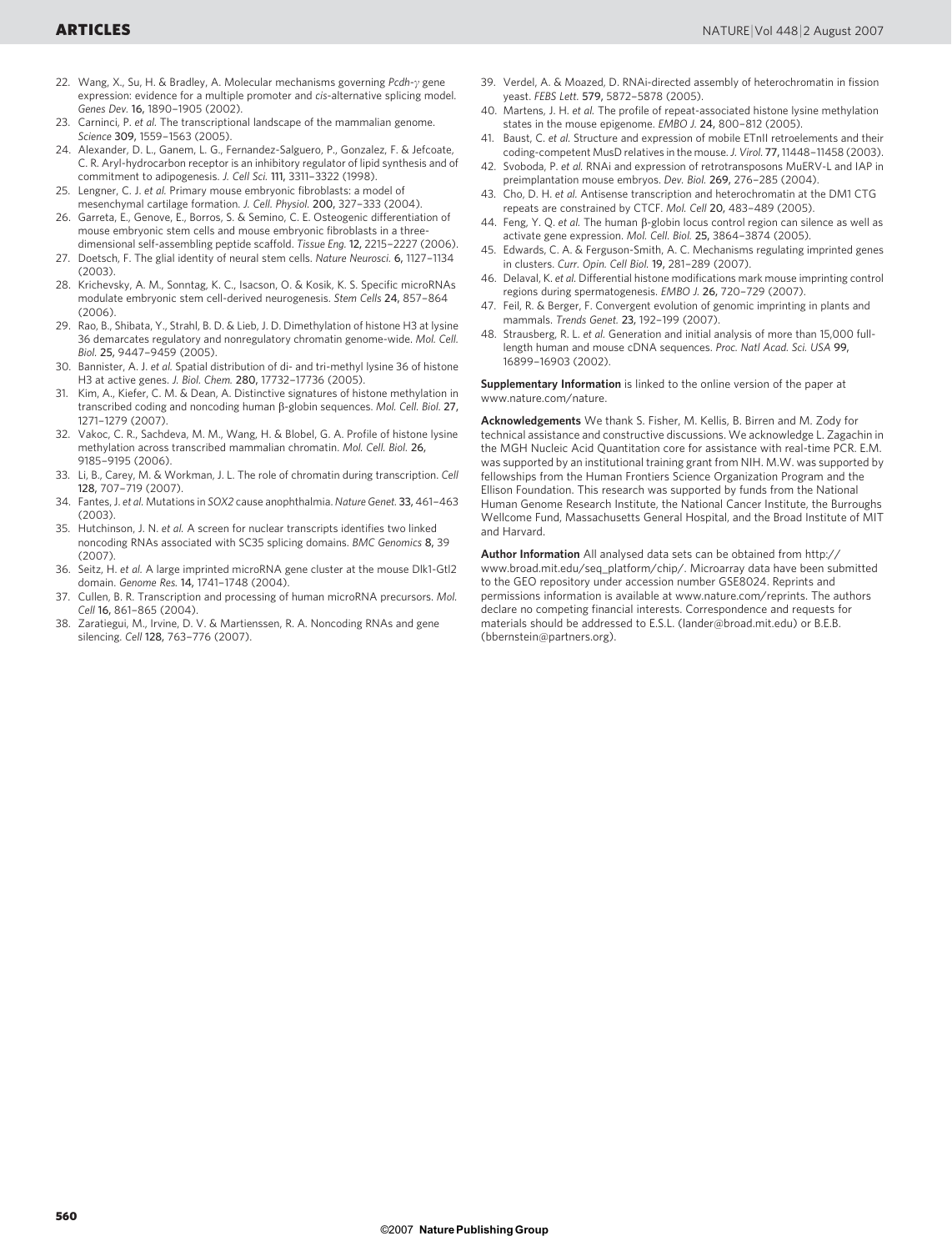#### **METHODS**

Cell culture. V6.5 murine ES cells (genotype 129SvJae  $\times$  C57BL/6; male; passages 10–15) and hybrid murine ES cells (genotype 129SvJae  $\times$  *M. m. castaneus* F<sub>1</sub>; male; passages 4–6) were cultivated in 5% CO<sub>2</sub> at 37 °C on irradiated MEFs in DMEM containing 15% FCS, leukaemia-inhibiting factor, penicillin/ streptomycin, L-glutamine, nonessential amino acids and 2-mercaptoethanol. Cells were subjected to at least two to three passages on 0.2% gelatin under feeder-free conditions to exclude feeder contamination. V6.5 ES cells were differentiated into neural progenitor cells (NPCs) through embryoid body formation for 4 days and selection in ITSFn media for 5–7 days, and maintained in FGF2 and EGF2 (R&D Systems) as described<sup>8</sup>. The cells uniformly express nestin and Sox2 and can differentiate into neurons, astrocytes and oligodendrocytes. Mouse embryonic fibroblasts (genotype 129SvJae  $\times$  C57BL/6; male; E13.5; passages 4–6), were grown in DMEM with 10% fetal bovine serum and penicillin/ streptomycin at  $37^{\circ}$ , 5% CO<sub>2</sub>.

Chromatin immunoprecipitation. ChIP experiments were carried out as described previously<sup>15</sup> and at [http://www.upstate.com.](http://www.upstate.com) Briefly, chromatin from fixed cells was fragmented to a size range of 200–700 bases with a Branson 250 Sonifier or a Diagenode Bioruptor. Solubilized chromatin was immunoprecipitated with antibody against H3K4me3 (Abcam 8580), H3K9me3 (Abcam 8898), H3K27me3 (Upstate 07-449), H3K36me3 (Abcam 9050), H4K20me3 (Upstate 07-463), pan-H3 (Abcam 1791) or RNA polymerase II (Covance MMS-126R). Antibody–chromatin complexes were pulled-down using protein A-sepharose (or anti-IgM-conjugated agarose for RNA polymerase II), washed and then eluted. After cross-link reversal and proteinase K treatment, immunoprecipitated DNA was extracted with phenol-chloroform, ethanol precipitated, and treated with RNase. ChIP DNA was quantified using PicoGreen.

Library preparation and Solexa sequencing. One to ten nanograms of ChIP DNA (or unenriched whole-cell extract) were prepared for Solexa sequencing as follows: DNA fragments were repaired to blunt ends by T4 DNA polymerase and phosphorylated with T4 polynucleotide kinase using the END-IT kit (Epicentre). Then, a single 'A' base was added to 3' ends with Klenow  $(3' \rightarrow 5'$  exo<sup>-</sup>,  $0.3 \text{ U } \mu\text{L}^{-1}$ ). Double-stranded Solexa adaptors (75 bp with a 'T' overhang) were ligated to the fragments with DNA ligase  $(0.05 \text{ U } \mu\text{L}^{-1})$ . Ligation products between 275 and 700 bp were gel purified on 2% agarose to remove unligated adaptors, and subjected to 18 PCR cycles. Completed libraries were quantified with PicoGreen.

DNA sequencing was carried out using the Illumina/Solexa Genome Analyzer sequencing system. Cluster amplification, linearization, blocking and sequencing primer reagents were provided in the Solexa Cluster Amplification kits and were used according to the manufacturer's specifications as described here. To obtain single strand templates, the sample preparation was first denatured in NaOH (0.1 N final concentration) and diluted in Solexa hybridization buffer (4 °C) to a final concentration of either 2 or 4 pM. Sample loading was carried out as follows. A template sample was loaded into each lane of a Solexa flowcell mounted on a Solexa cluster station on which all subsequent steps were performed. The temperature was increased to 95  $\degree$ C for 1 min and slowly decreased to 40 °C to allow for annealing onto complementary adaptor oligonucleotides on the flowcell surface. Cluster formation was then carried out as follows. The template strands were extended with Taq polymerase (0.25 U  $\mu$ l<sup>-1</sup>) to generate a fixed copy of the template on the flowcell. The samples were then denatured with formamide (Sigma-Aldrich, F-5786, >99.5% (GC)) and washed (Solexa Wash buffer) to remove the original captured template, leaving behind a single-stranded template ready for amplification. Clusters were then amplified under isothermal conditions (60 $^{\circ}$ C) for 30 cycles using Solexa amplification mix containing BstI DNA polymerase  $(0.08 \text{ U } \mu\text{L}^{-1})$ . After each amplification cycle, the templates were denatured with formamide (as above). Fresh amplification mix was added after each denaturation step. After amplification, the clusters were linearized with Solexa linearization mix, and any unextended flowcell surface capture oligonucleotides were blocked with ddNTPs  $(2.4 \mu M \text{ mix in the}$ presence of 0.25 U  $\mu$ <sup>-1</sup> terminal transferase). The linearized clusters were then denatured (0.1 N NaOH) to remove and wash away the linearized strands. The single-stranded templates in the cluster were then annealed with the Solexa sequencing primer (10  $\mu$ M). The flowcells were removed from the cluster station and then transferred onto the 1G Genetic Analyser which performed the sequencing according to its own standard protocols. We followed the protocol without any modifications.

Read alignment and generation of density maps and modified intervals. Sequence reads from each ChIP library are compiled, post-processed and aligned to the reference genome sequence using a general purpose computational pipeline. We first pre-compute a table that associates each possible 12-mer with all of its occurrences in the reference genome. Then, for each SMS read, we scan both it and its reverse complement, and for each of its constituent 12-mers, we find each

potential start point on the reference genome, and then compute the number of mismatches in the corresponding alignment. These computations are dynamically terminated so that only 'unique' alignments are reported, according to the following rule: if an alignment  $A$  has only  $x$  mismatches, and if there is no alternative alignment having  $\leq x + 2$  mismatches, then we call A unique. To minimize the risk of amplification bias, only one read was kept if multiple reads aligned to the same start point.

For each ChIP (or control) experiment, we next estimate the number of endsequenced ChIP fragments that overlap any given nucleotide position in the reference genome (here, at 25-bp resolution). For each position, we count the number of aligned reads that are oriented towards it and closer than the average length of a library fragment ( $\sim$ 300 bp).

To identify the portion of the mouse genome that can be interrogated with SMS reads of a given length  $(k)$  and alignment stringency, we aligned every  $k$ -mer that occurs in the reference sequence (mm8) using the same pipeline as for SMS reads. Nucleotide positions in the reference genome where less than 50% of the 200 flanking k-mers on each side had 'unique' alignments were masked as repetitive and disregarded from further analysis  $(<$  28% of the genome). Although we analysed reads spanning 27–36 bp, all data were conservatively masked at  $k = 27$ .

We identified genomic intervals enriched with a specific chromatin mark from the mean fragment count in 1-kb sliding windows. To account for varying read numbers and lengths, we generated sample-specific expected distributions of fragment counts under the null hypothesis of no enrichment by moving each aligned read to a randomly chosen 'unique' position on the same chromosome. Nominal P-values for enrichment at a particular position were obtained by comparison to a randomized version of the same data set (due to the large number of reads, multiple randomizations gave identical results). Genome-wide maps of enriched sites were created by identification of windows where the nominal P-value fell below  $10^{-5}$ , and merging any enriched windows that were less than 1-kb apart into continuous intervals. To improve sensitivity to the more diffuse enrichment observed from H3K9me3 and H4K20me3 near repetitive regions and from H3K36me3 across large transcripts, we also developed a Hidden Markov Model (HMM) to segment the reference genome into 'enriched' and 'unenriched' intervals (R.P.K., manuscript in preparation). The observed fragment densities were divided into four categories, in a sample-dependent manner ('masked', 'sub-threshold', 'near-threshold' and 'above threshold'). Emission and transition probabilities were fitted using supervised learning on limited intervals ( $\sim$ 10 Mb total) chosen to reflect diverse chromatin landscapes, and the resultant models were applied genome wide.

Validation of ChIP-Seq by comparison to ChIP-chip and real-time PCR. ChIP-Seq data for H3K4me3 and H3K27me3 in ES cells were compared to published ChIP-chip profiles across  $\sim$  2% of the mouse genome<sup>9</sup>. Significantly enriched sites in the ChIP-chip data were defined using a previously validated P-value threshold of  $10^{-4}$ , and compared to the ChIP-Seq sites. In addition, a set of 50 PCR primer pairs (Supplementary Table 2) was designed to amplify 100– 140-bp fragments from genomic regions showing a wide range of signals for H3K4me3 and H3K27me3 by ChIP-Seq. Real-time PCR was carried out using Quantitect SYBR green PCR mix (Qiagen) on a 7000 ABI detection system, using 0.25 ng ChIP or WCE DNA as template. Fold enrichments reflect two independent ChIP assays, each evaluated in duplicate by real-time PCR.

Promoter classification and definition of gene and transcript intervals. The analysed promoters were based on transcription start sites inferred from fulllength mouse RefSeqs (downloaded from the UCSC Genome Brower 2 April 2007). Promoters containing a 500-bp interval within  $-0.5$  kb to  $+2$  kb with a  $(G+C)$ -fraction  $\geq$ 0.55 and a CpG observed to expected ratio (O/E)  $\geq$ 0.6 were classified as HCPs. Promoters containing no 500-bp interval with CpG O/E  $\geq$  0.4 were classified as LCPs. The remainder were classified as ICPs. The chromatin states of promoters were determined by overlap with cell-type-specific H3K4me3 and H3K27me3 intervals. For comparison with expression levels, the chromatin states of genes with more than one known promoter were classified according to the most 'active' mark (that is, a gene with an H3K4me3 marked promoter and a bivalent promoter would be classified as 'H3K4me3'). Correlation between H3K4me3 enrichment and expression levels was calculated from the mean fragment density over each promoter from  $-0.5$  kb to  $+1$  kb. Correlation between H3K36me3 and expression levels was calculated from the mean fragment density over each RefSeq transcript.

Expression data. RNA expression data for ES cells, NPCs and MEFs were generated from polyA RNA using GeneChip Mouse Genome 430 2.0 Arrays (Affymetrix). Expression data for adult tissues were downloaded from the Novartis Gene Expression Atlas at [http://symatlas.gnf.org.](http://symatlas.gnf.org) Pre-processing, normalization (GC-RMA) and hierarchical clustering (Pearson, log-transformed, row-centred values) were performed using GenePattern ([http://www.broad.](http://www.broad.mit.edu/cancer/software) [mit.edu/cancer/software/\)](http://www.broad.mit.edu/cancer/software).